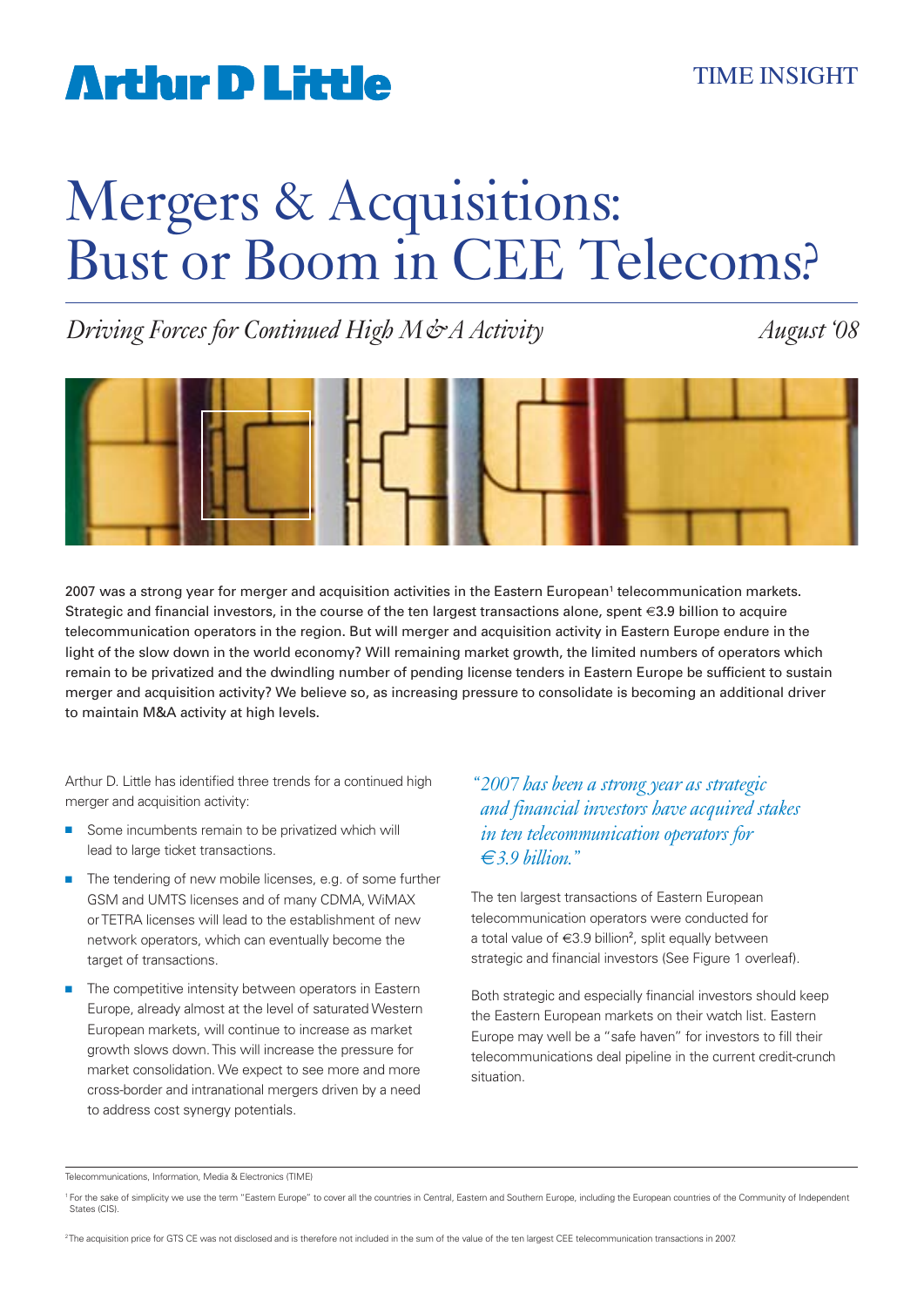## TIME INSIGHT

Figure 1: The ten largest mergers and acquisitions in the Eastern European telecommunications industry in 2007

| <b>Target</b>                                       | <b>Buyer</b>                                       | <b>Seller</b>                                 | Acquisition Price (€m)              | <b>Stake Acquired</b>                     |
|-----------------------------------------------------|----------------------------------------------------|-----------------------------------------------|-------------------------------------|-------------------------------------------|
| <b>Bulgarian Telecommunication</b><br>Company (BTC) | <b>AIG Capital Partners</b>                        | <b>Viva Ventures/Novator</b>                  | 1,080                               | 65%                                       |
| <b>MDC (Velcom) (Belarus)</b>                       | mobilkom Austria                                   | <b>SB Telecom Ltd</b>                         | 730                                 | $70\%$ (+ call option<br>for 30% in 2010) |
| <b>Telekom Srpske</b>                               | <b>Telekom Srbija</b>                              | <b>State</b>                                  | 646                                 | 65%                                       |
| Bite (Lithuania, Latvia)                            | <b>Mid Europa Partners</b>                         | <b>TDC</b>                                    | 450                                 | 100%                                      |
| Invitel (Hungary)                                   | <b>Hungarian Telephone</b><br>& Cable Corporation  | <b>Mid Europa Partners</b>                    | 470                                 | 100%                                      |
| <b>Volia Cable (Ukraine)</b>                        | <b>Providence Equity Partners</b>                  | SigmaBleyzer                                  | <b>Undisclosed</b><br>but above 200 | Undisclosed                               |
| Serbia Broadband (SBB)                              | <b>Mid Europa Partners</b>                         | <b>Southeast Europe</b><br><b>Equity Fund</b> | 200                                 | 100%                                      |
| Albtelecom (Albania)                                | <b>Consortium of Calik Group</b><br>& Türk Telekom | <b>State</b>                                  | 120                                 | 76%                                       |
| <b>SC Digital Cable Systems</b><br>(Romania)        | <b>AIG Capital Partners</b>                        | Private                                       | 45                                  | 40%                                       |
| GTS CE (e.g. Czech Republic)                        | <b>Columbia Capital Consortium</b>                 | <b>GML</b>                                    | Undisclosed                         | 100%                                      |

Note: Cells in dark purple indicate financial investors, cells in light purple indicate strategic investors

*" Strategic investors have acquired stakes in four Eastern European operators for a total value of €2 billion in 2007 but have slowed down their activities."*

Leading Western European telecommunication operators as strategic investors have, by acquisitions and by winning license tenders, succeeded in building extensive empires of telecommunication operators in Eastern Europe (See figure 2). This empire building has slowed down as **mobilkom Austria** was the only operator to continue to expand in 2007 by acquiring the Belarus operator **MDC**.

The investor landscape has shifted. It is now Eastern European operators who start to build their regional empires: **Telekom Srbija** has acquired 65% of the shares of **Telekom Srpske**, the incumbent in the Republika Srpska<sup>3</sup>, and a consortium of the Turkish companies Calik group and of Türk Telekom had acquired a controlling stake in **Albtelecom**. Further, **Hungary's Telephone and Cable Corporation** has acquired the Hungarian alternative fixed line operator **Invitel**.



<sup>3</sup> Republika Srpska is a part of Bosnia and Herzegovina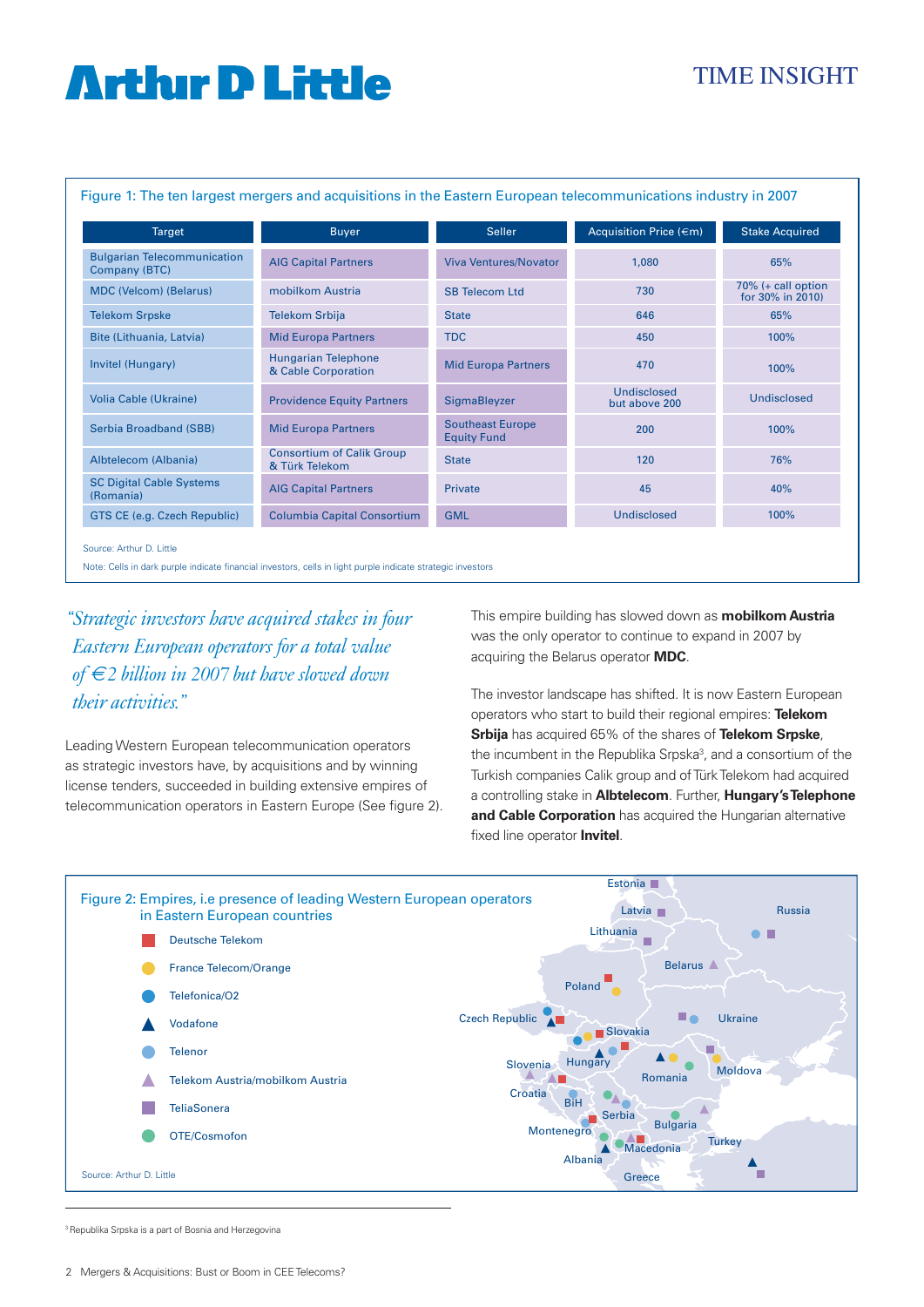## TIME INSIGHT

*" Financial investors have acquired shares in six Eastern European operators for a total value of €1.9 billion in 2007 benefiting from lower competition from strategic investors."*

Financial investors, especially private equity houses that specialize on Eastern Europe, continue to grasp opportunities to acquire Eastern European operators:

- **AIG Capital** bought 65% of the Bulgarian incumbent **BTC** for €1.1 billion, and immediately started a major transformation program. AIG Capital has also acquired 40% of **SC Digital Cable Systems** in Romania for €45 million.
- **Mid Europa Partners** acquired the Baltic mobile operator **Bite** for €450 million from **TDC** and also the leading Serbian cable and broadband provider **SBB** for €200 million.
- **Providence Equity Partners** bought an undisclosed stake in the Ukrainian cable company **Volia Cable** for an amount above €200 million from **SigmaBleyzer**.
- A consortium of private equity firms around **Columbia Capital** has acquired 100% of **GTS CE** for an undisclosed amount. GTS operates alternative fixed-line networks in the Czech Republic, Poland, Hungary, Romania and Slovakia.

Strategic investors dominated the merger and acquisition scene of Eastern European telecom transactions in recent years. The acquisition of **OTE** by **Deutsche Telekom** is a case in point. However, financial investors may now become more important, as strategic investors start to refocus on optimizing their existing operations and therefore stop acquiring new operators.

Therefore, financial investors may have the opportunity to realize attractive acquisitions while facing less competition during take-over negotiations from strategic investors, possibly leading to lower take-over prices.

## *" The three drivers privatization, license tenders and consolidation will lead to a continued high level of merger and acquisition activity."*

The slow-down in the world economy, the financial crisis and the flattening market growth rates in Eastern Europe might, one could argue, lead to a slow-down in merger and acquisition activity. Three trends will however continue to drive merger and acquisition activity in the telecommunications markets in the region:

- 1. **Privatization:** A few remaining "big ticket" privatizations of state owned incumbent operators are still pending.
- 2. **License Tenders:** The remaining license tenders of GSM and UMTS spectrum and the large number of CDMA or WiMAX tenders will lead to start-up operations which, in turn, will eventually become the object of transactions.
- 3. **Market Consolidation:** Slowing growth rates in the Eastern European telecommunication markets and increasing levels of competitive intensity will put pressure on operators to consolidate.

### **1. Privatization**

Although most governments already sold their majority stake in the respective formerly state owned incumbent telecommunication operator, some privatization processes are still pending. Privatization processes are either driven by the motivation to liberalize the market in line with EU-regulation or simply by a desire of governments to cash-in. 2007 saw two already mentioned transactions triggered by privatization; the **Albtelecom** and **Telekom Srpske** sales.

We have identified seven operators that should be on the watch list of investors as they will be privatized in the next few years. Two failed privatizations are likely candidates for renewed attempts over the next two to three years as the respective countries need to adhere to EU regulation:

- The Latvian government was expected to sell 49% in **Lattelecom** but has stopped the sales process in mid 2007 as its price ambitions were not met.
- The Slovenian government is likely to start another attempt at privatizing **Telekom Slovenije**. The first attempt was also stopped because of diverging price expectations.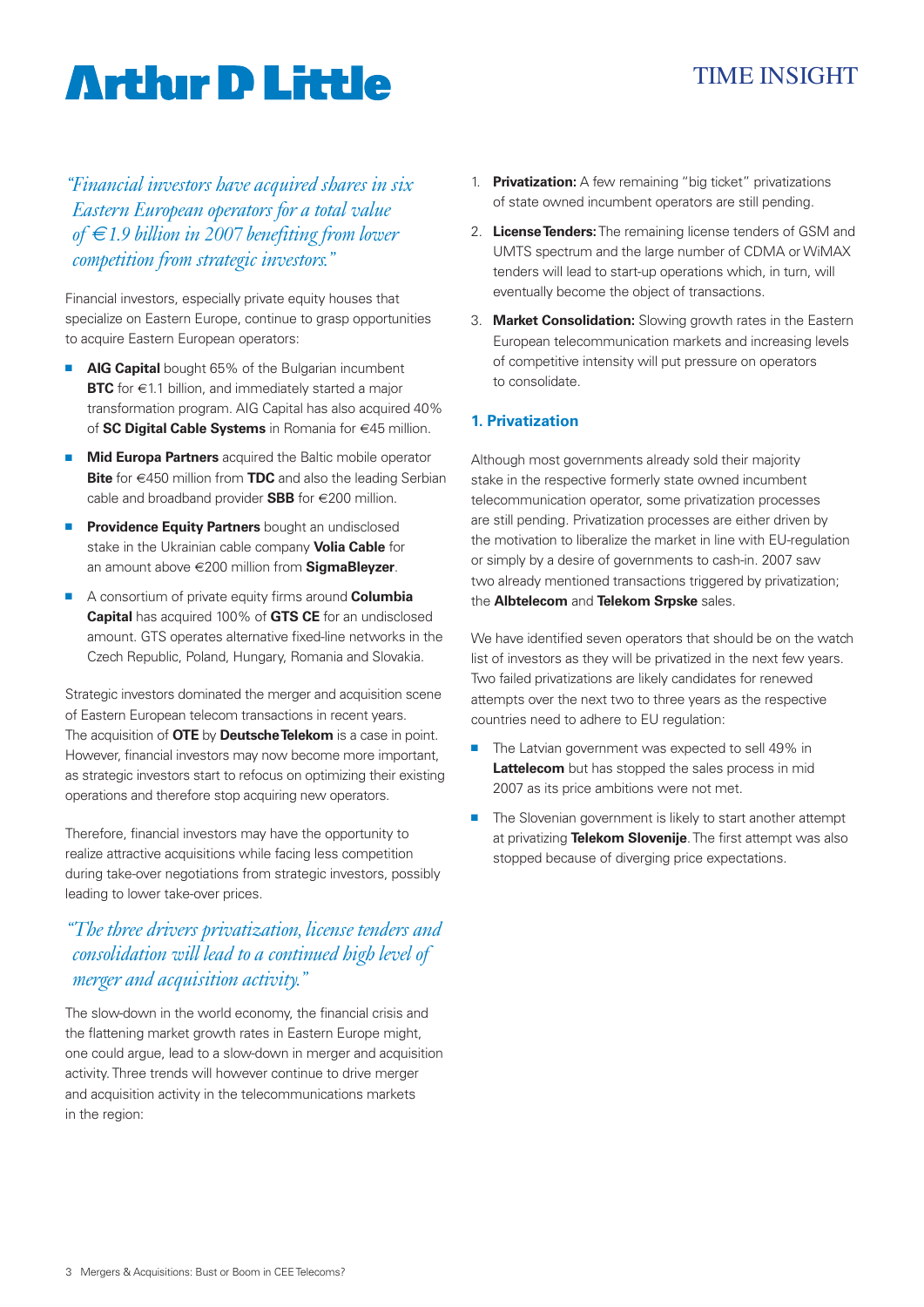## TIME INSIGHT

We expect five further privatization deals in non-EU countries which should equally remain on the watch list of investors:

- The government of the Federation of Bosnia and Herzegovina intends to sell 51% of **BH Telecom**.
- The government of the Ukraine intends to sell 67% of **Ukrtelekom** in a second attempt. This privatization has been under discussion for several years, so that the timing of this second attempt remains uncertain.
- Moldavia is expected to eventually sell a stake in **Moldtelekom**.
- Belarus may eventually sell a stake in **Beltelecom**.
- The Serbian government intends to privatize a stake in **Telekom Srbija** via an initial public offering and has started the process.

Privatization processes are difficult to manage due to the contradictory objectives of the respective government and of the employees. While strategic investors are usually perceived to manage these different objectives better than financial investors, this may not be true for the remaining privatization processes.

Only financial investors may be ready to pay the price required by the respective government. They may be tougher in modernizing the often outdated legacy network infrastructure and in restructuring the operation, two important value creation levers justifying a high sales price in the first place.

### **2. License Tenders**

The days of the big ticket GSM and UMTS license tenders are obviously over. Only a limited number of GSM and UMTS licenses remain. A new wave of tenders for CDMA, WiMAX and TETRA licenses is about to culminate, offering new investment opportunities. Those networks typically address markets that are not sufficiently covered yet and which therefore provide niches for growth.

Macedonia intends to tender a fourth GSM license and two UMTS licenses, Hungary intends to issue a fourth UMTS license. The remaining licenses are typically tendered with favorable conditions in order to attract the interest of investors to enter into fairly saturated markets<sup>4</sup>.

The CDMA standard provides the possibility to roll-out networks to offer cost-effective fixed wireless broadband and voice services. One of the latest examples is the CDMA license which Slovakia has granted to **France Telecom** for a one time fee of only €1.4 million. Another recent example is the tender of a CDMA 450 MHz license in Bulgaria or the announced CDMA tender in Romania. A range of further CDMA license tenders are expected in the next years as regulators strive to allocate the 450 MHz spectrum, freed from former use by analogue cellular networks.

CDMA licenses are typically acquired by strategic investors wishing to complement their existing networks.

WiMAX licenses will lead to another wave of tenders and of greenfield wireless network operators. They address the mobile broadband opportunity by providing low priced voice over IP services and wireless broadband access, mostly to suburban or rural populations. Bulgaria has for example issued five WiMAX licenses. Further WiMAX license tenders are expected to take place in the next 12 months in Lithuania, Romania, Poland, Macedonia, Russia and the Ukraine.

WiMAX licenses are typically acquired by alternative operators, often backed by financial investors, as the WiMAX operators compete with the service offerings of the established operators.

A very interesting example is the launch of "Virgin Connect" in 32 regions in Russia, including 20 cities, in May 2008. Virgin Connect is the first business of the **Virgin Group** in Russia and was launched through an agreement with the Swiss based telecommunications holding company **Trivon**. Trivon itself is backed by the private equity firms **Delta Partners** and **Eurasia Capital Management**.

In conclusion, the remaining license tenders continue to offer opportunities for investors to enter the Eastern European markets. The shareholders of the range of the new CDMA, WiMAX or TETRA operators are likely to eventually sell their shares to other strategic or financial investors, driving M&A activity.

<sup>4</sup> Low network coverage requirements, a permission to use national roaming, favorable interconnection terms or simply low frequency fees are exemplary favorable licence conditions. In 2007, the Polish regulator has for example awarded a fifth GSM license to private investors who now have to cover only 15% of the population with a GSM network.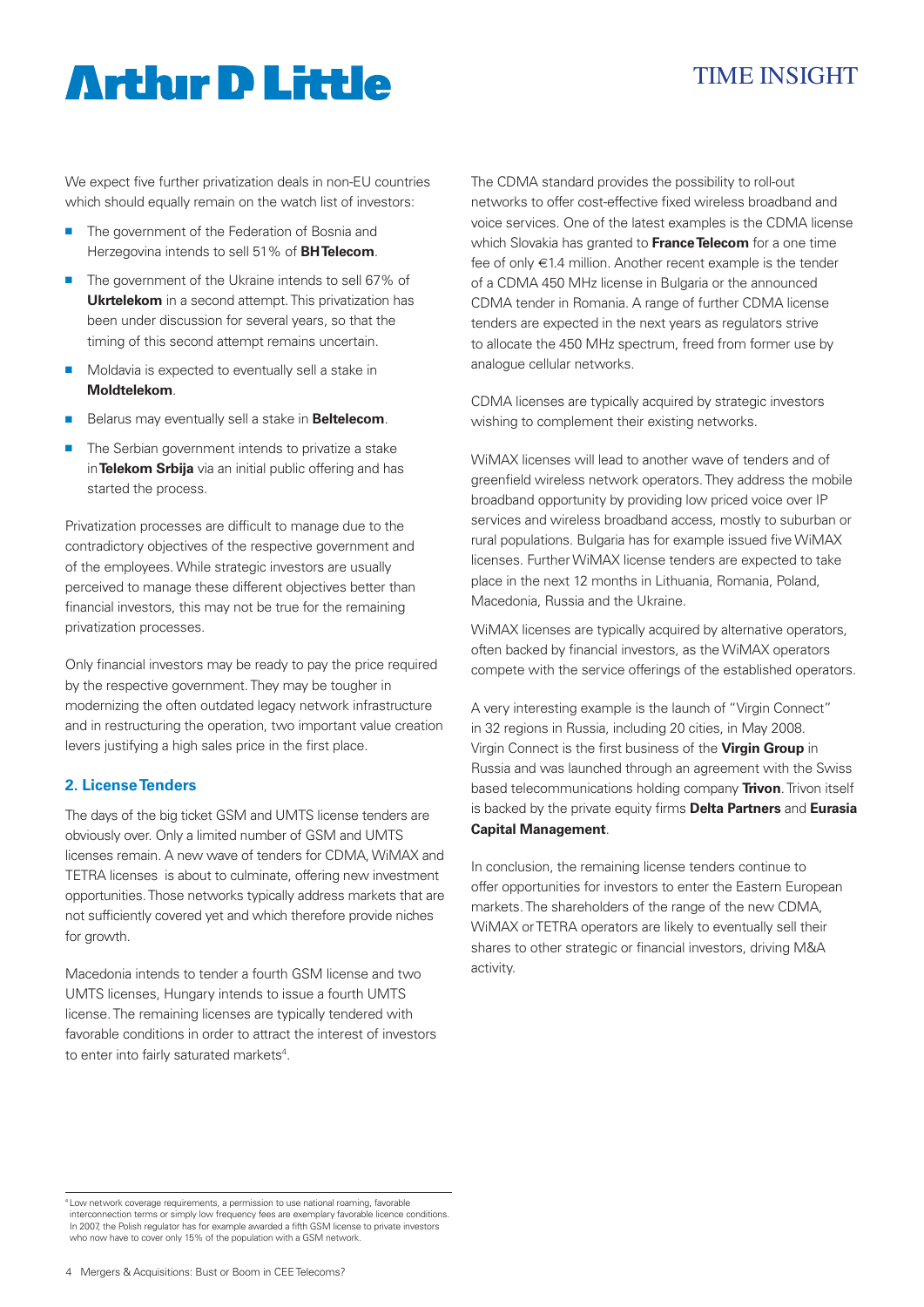| <b>Competitive</b><br><b>Intensity</b> | <b>Country</b>        | <b>Herfindahl-Hirschman</b><br>$-$ Index $5$ | <b>Number of Mobile</b><br><b>Operators</b> | <b>Mobile Penetration Rate</b><br>end 2007 |
|----------------------------------------|-----------------------|----------------------------------------------|---------------------------------------------|--------------------------------------------|
| <b>High</b>                            | Poland                | 3,252                                        | 6                                           | 109%                                       |
|                                        | <b>Czech Republic</b> | 3,512                                        | 4                                           | 127%                                       |
|                                        | Hungary               | 3,625                                        | 3                                           | 104%                                       |
|                                        | <b>Ukraine</b>        | 3,635                                        | 11                                          | 117%                                       |
|                                        | Romania               | 3,636                                        | 5                                           | 106%                                       |
|                                        | Bosnia & Herzegovina  | 3,697                                        | 3                                           | 62%                                        |
|                                        | Montenegro            | 4,125                                        | 3                                           | 170%                                       |
| <b>Average in Eastern Europe</b>       |                       | 4,265                                        | 4.3                                         |                                            |
| Low to Medium                          | Slovakia              | 4,234                                        | 3                                           | 103%                                       |
|                                        | Croatia               | 4,240                                        | 3                                           | 109%                                       |
|                                        | <b>Bulgaria</b>       | 4,428                                        | 3                                           | 132%                                       |
|                                        | <b>Serbia</b>         | 4,452                                        | 3                                           | 105%                                       |
|                                        | Macedonia             | 4,893                                        | 3                                           | 89%                                        |
|                                        | Moldova               | 5,064                                        | 5                                           | 55%                                        |
|                                        | Slovenia              | 5,878                                        | 4                                           | 92%                                        |

### Figure 3: Competitive Intensity in Eastern European telecommunication markets

#### **3. Market Consolidation**

The telecom industry in Central and Southern Eastern Europe has enjoyed strong growth for a long time. The growth rates have now slowed down as mobile penetration has reached high levels. A further indicator is that the level of competitive intensity, which can be measured with the Herfindahl-Hirschman-Index<sup>5</sup> (HHI), has almost reached Western European levels. The Eastern European markets show, at 4,265 points, a similar competitive intensity as Western European countries at 3,409 points on the index. Slowing market growth and increasing competitive intensity will increase the pressure on operators to consolidate.

Consolidation is driven by three objectives: The desire to tap remaining market growth addressed by another operator in another service area or in a different geography, the desire to take a competitor from the market or the desire to increase company value by realizing cost synergy potentials.

The extent to which cost synergies can be realized and their impact on company value is often overestimated but should not be fully neglected either. We categorize cost synergies into three clusters:

- Reduction of procurement costs for network infrastructure and for devices.
- Reduction of the salary expenses by optimizing processes, including product development processes.
- Reduction of marketing costs, usually by rebranding the acquired operator with the internationally recognized brand of the buyer and by consequently increasing the efficiency of advertising budgets.

Recently, two M&A processes were driven by the trend towards pan-European consolidation.

First, **Deutsche Telekom** has acquired **OTE**. The key reason for this acquisition was to complement Deutsche Telekom's strong footprint in Eastern Europe with the subsidiaries of OTE in South Eastern Europe. Deutsche Telekom also wants to realize cost synergy potentials.

Second, **France Telecom's** failed attempt to acquire **TeliaSonera** in mid 2008 was motivated primarily by France Telecom's ambition to expand the footprint in Eastern Europe. This failure signals that investors doubt that cross-border acquisitions add value. TeliaSonera has rejected the bid as too low while France Telecom's share price had dropped by over 15% after announcement of its bid for TeliaSonera. This failed attempt is a negative signal for the long awaited new wave of cross-border consolidation among the leading European telecommunication companies – but it does not change their fundamental logic. The next attempt at a large cross-border merger is just a matter of time.

<sup>5</sup> The Herfindahl-Hirschman-Index is a well established measure for the level of competitive intensity in any market. It is calculated by summing the squares of the market shares of all mobile operators in the respective country and ranges normally between 1,000 and 10,000 points.

<sup>&</sup>lt;sup>6</sup> Arthur D. Little has assessed the competitive intensity in the nine country markets UK, Germany, Austria, Italy, The Netherlands, France, Spain, Belgium and Switzerland in the third quarter 2007.